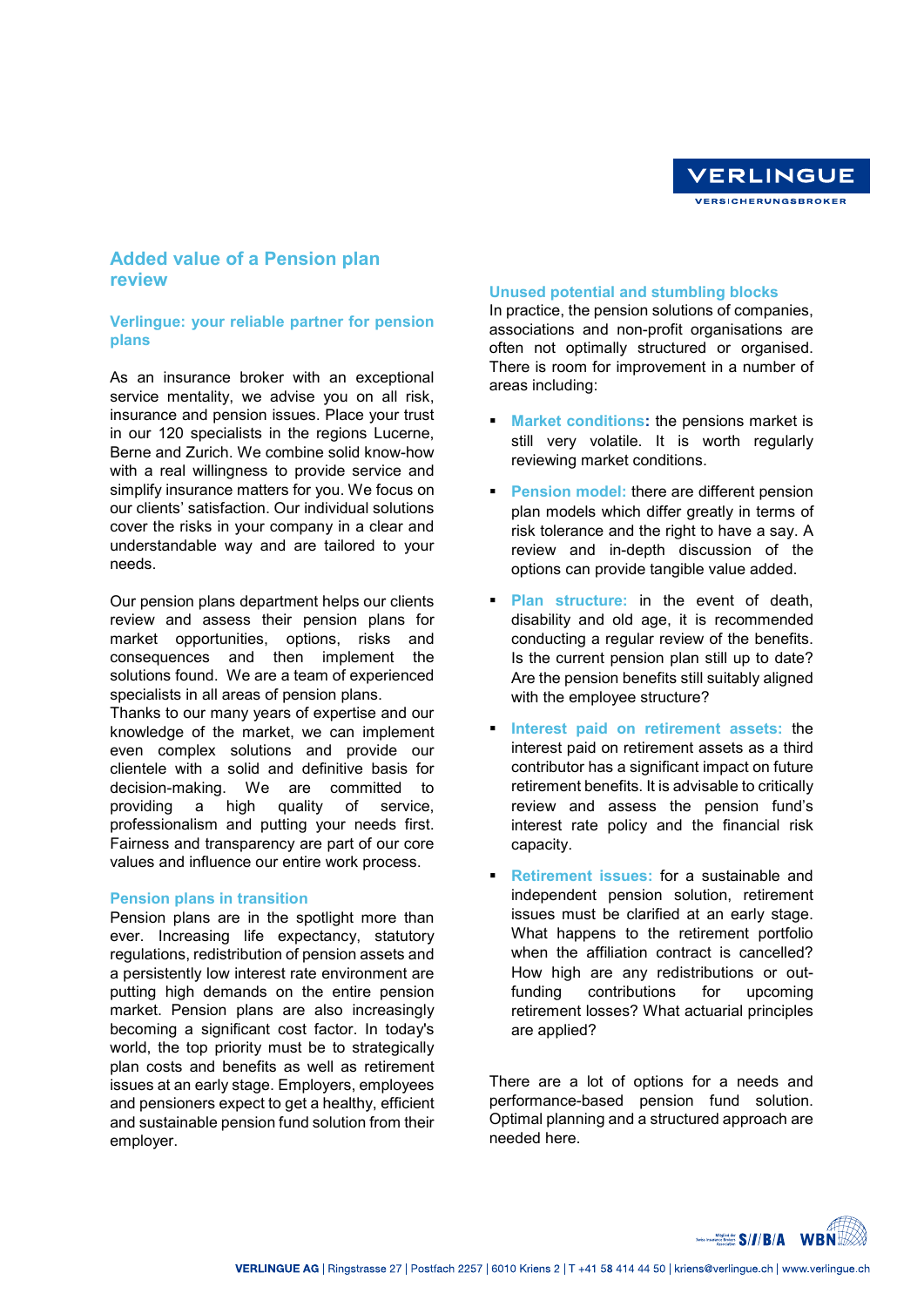

## **Employee participation in the event of a change of pension fund**

In the past, it was customary for the pension commission set up within the framework of the pension solution to decide on the next steps in the event of a change of pension fund.

In May 2020, the Federal Supreme Court published a ruling on the issue of "employee participation" in the event of a change of pension fund solution.

This judgement criticises the previous approach and stipulates that it is only possible to terminate existing pension agreements and sign new ones with the consent of the entire staff or an appointed workers' representative.

If a potential pension fund change is imminent, it is advisable to organise the project at an early stage. As an external and neutral consulting company, we can provide you with professional support for this project and ensure that all necessary requirements and formalities are met.

# **Voluntary continued insurance in the pension plan scheme (ELG reform)**

The supplementary benefits reform, which came into force on 1 January 2021, also brought in changes to pension plan schemes. Insured persons whose employment is terminated by their employer will in future be entitled to remain insured with their previous pension scheme.

This measure for older unemployed people who lose their job after reaching the age of 58 is therefore intended to offer them the option of remaining with their previous pension scheme and – provided certain conditions are met – also being able to claim a retirement pension.

If the insured persons wish to remain insured in accordance with this article, they must be placed on an equal footing with the other insured persons in the group in terms of the interest rate, conversion rate, distribution of

unrestricted foundation assets or any restructuring contributions.

The insured persons have the following options for remaining insured:

- Continue risk insurance in the event of death and disability in accordance with the regulatory provisions
- **In addition, continue old-age provision**

The costs for remaining insured must be fully funded by the insured person.

# **Options within the pension plan scheme – elective plan at insured person level**

By introducing an elective plan, employers can offer their employees a modern and attractive pension plan option where they can choose from up to three different pension solutions and determine their optimal savings contribution amount.

The following conditions must be met for the type of elective plan mechanism to be introduced:

- Maximum of three elective plans available per group of people
- **Employer contribution is the same in each** elective plan
- Savings contribution for the pension plan with the lowest contribution rates must be at least 2/3 of the savings contribution for the pension plan with the highest contribution rates.
- The offer of elective plans will therefore have almost no financial impact on the level of employer contributions. The elective plan options must be coordinated with the relevant pension fund.